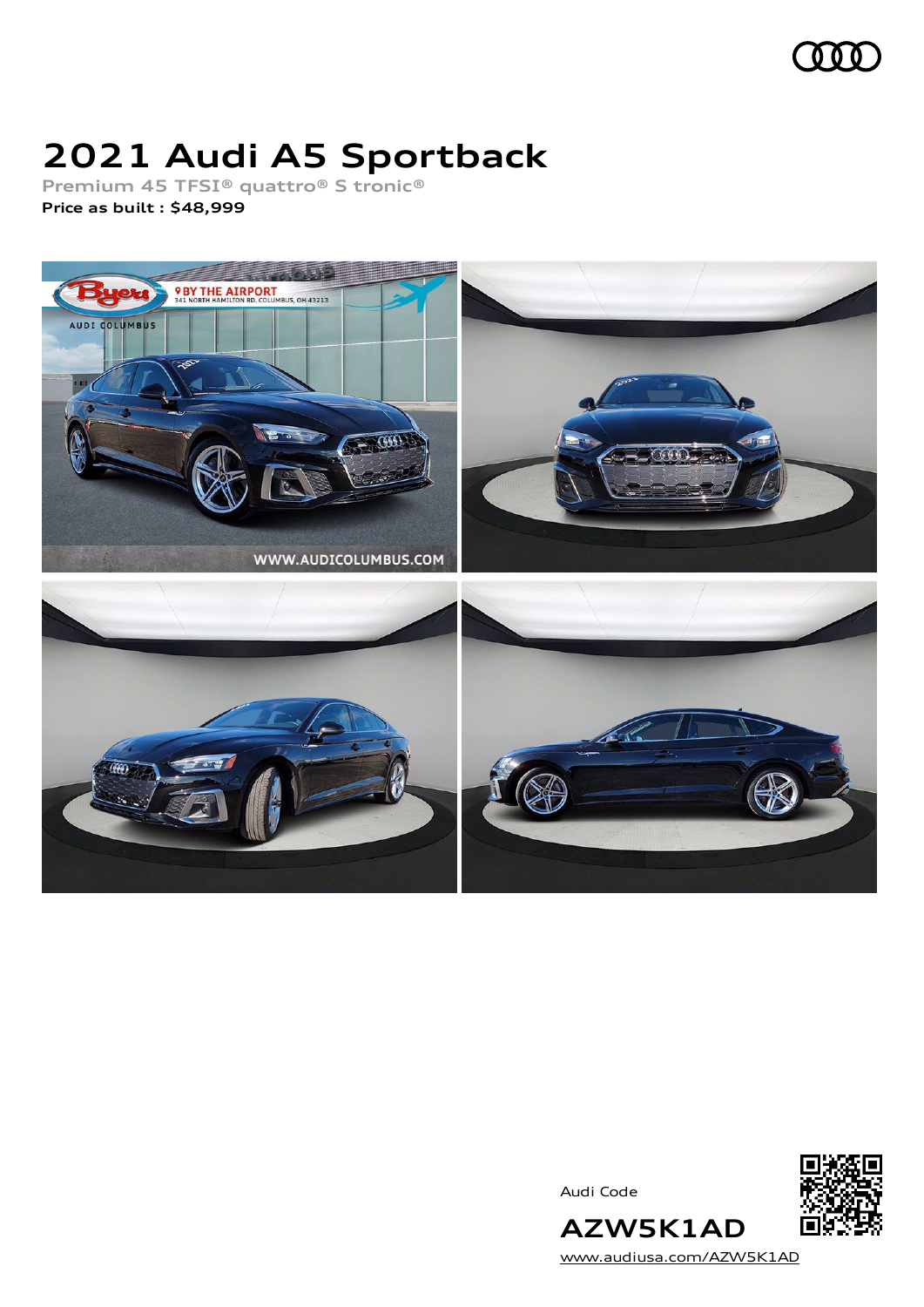## **Summary**

**Audi 2021 Audi A5 Sportback** Premium 45 TFSI® quattro® S tronic®

**Price as buil[t](#page-9-0)** \$48,999

### **Exterior colour**

Mythos Black metallic

### **Interior colour**

### **Technical Specifications**

| Engine type                  | 2.0-liter four-cylinder                       |
|------------------------------|-----------------------------------------------|
| stroke                       | Displacement/Bore and 1,984/82.5 x 92.8 cc/mm |
| Max. output                  | 261 HP                                        |
| Torque                       | 273 lb-ft@rpm                                 |
| Top track speed              | 130 mph $1$                                   |
| Acceleration (0 - 60<br>mph) | 5.4 seconds                                   |
| Recommended fuel             | Premium                                       |



#### **Further Information**

| Type of vehicle | Used car    |
|-----------------|-------------|
| Mileage         | 5,780 miles |
| Warranty        | No          |
|                 |             |

#### **Audi Code** AZW5K1AD

**Your configuration on www.audiusa.com** [www.audiusa.com/AZW5K1AD](https://www.audiusa.com/AZW5K1AD)

**Commission number** 39afebc50a0e09b17e99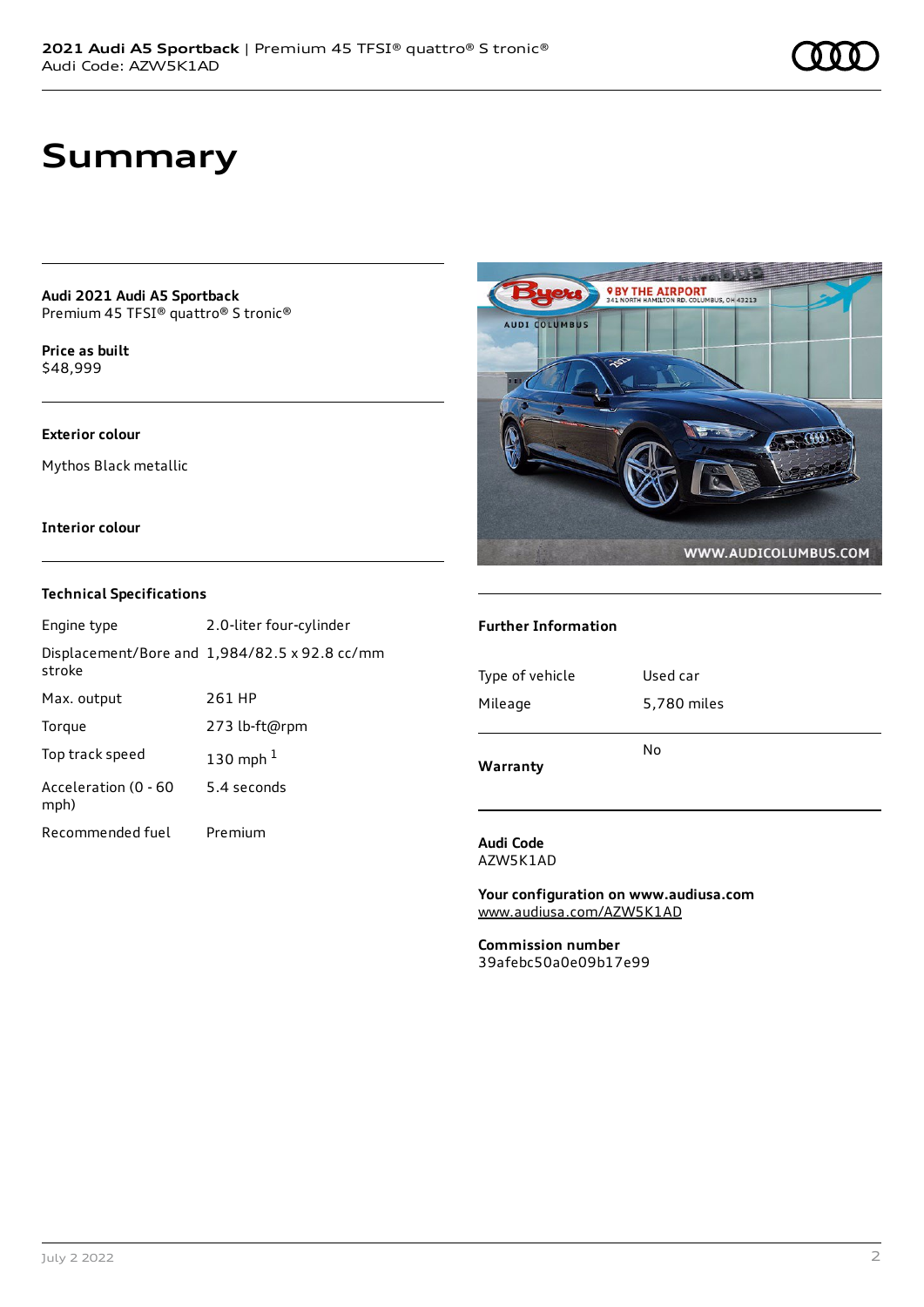# **Equipment**

Mythos Black metallic

Audi advanced key

Power-adjustable, auto-dimming, heated exterior side mirrors with memory

Sport suspension

Convenience package

Parking system plus

Audi pre sense® rear

Audi side assist with Rear cross traffic assist and Vehicle exit warning

SiriusXM® with 90-day All Access trial subscription







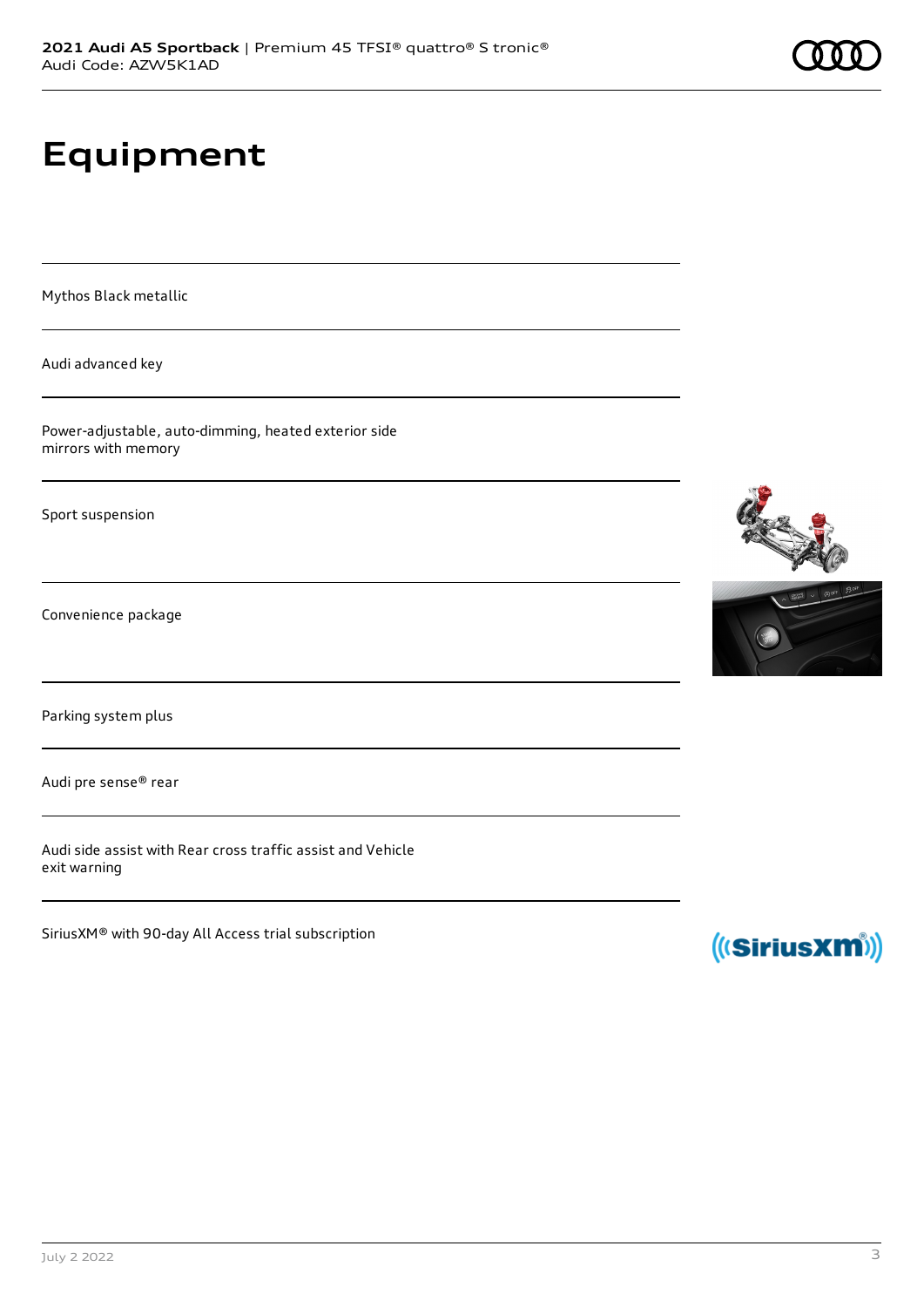# **Standard features**

### **Safety and Security**

| 8T2             | Cruise control system                                                             |
|-----------------|-----------------------------------------------------------------------------------|
| 4UH             | Driver and front passenger dual-stage<br>airbags                                  |
| UH1             | Electromechanical parking brake                                                   |
| VC <sub>2</sub> | Garage door opener (Homelink®)                                                    |
| 6Y2             | Top speed electronically limited to 130 mph                                       |
| 4H5             | Electronic child locks                                                            |
| QZ7             | Speed-sensitive electromechanical power<br>steering system                        |
| 7K6             | Tire pressure monitoring system (TPMS)                                            |
| 4X3             | Advanced Airbag Protection System                                                 |
| 3B7             | ISOFIX child seat mounting and Top Tether<br>anchorage point for outer rear seats |
|                 |                                                                                   |

### **Exterior**

| V86 | 18" 5-double-spoke-star design wheels              |
|-----|----------------------------------------------------|
| 47B | Aluminum trim around exterior windows              |
| 4KC | Heat-insulating glass for side and rear<br>windows |
| 8VM | LED taillights with dynamic turn signals           |
| HU9 | 245/40 R18 all-season tires                        |
| 8FX | LED headlights                                     |
| 151 | Tool kit & car jack                                |
| 0PO | Dual exhaust outlets                               |

### **Interior**

| OE1 | Storage package                          |
|-----|------------------------------------------|
| 3FB | Panoramic sunroof                        |
| VT5 | S line® stainless steel door sill inlays |

| <b>Interior</b> |                                                                                            |
|-----------------|--------------------------------------------------------------------------------------------|
| 6NQ             | Black cloth headliner                                                                      |
| 9AQ             | Three-zone automatic climate control with<br>digital rear display                          |
| 417             | Auto-dimming interior rear view mirror with<br>digital compass and Integrated Toll Module® |
| 001             | LED interior lighting (entry, footwell, vanity,<br>door handles, console, ambient)         |
| 6E3             | Folding front center armrest                                                               |
| 4E7             | Tailgate/trunk lid power closing                                                           |
| 5XF             | Driver and front-passenger extendable sun<br>visors with illuminated vanity mirrors        |
| 3NT             | Split folding 40:20:40 rear seatbacks                                                      |
| N1F             | Leather seating surfaces                                                                   |
| 4A3             | Heated front seats                                                                         |
| 7TL             | Gray Oak Natural Wood inlays                                                               |

### **Infotainment and Driver Assistance**

| 6K8             | Audi pre sense® city                                                               |
|-----------------|------------------------------------------------------------------------------------|
| 2H1             | Audi drive select <sup>®</sup>                                                     |
| IU1             | Audi smartphone interface                                                          |
| IW <sub>3</sub> | Audi connect® CARE assistance and security<br>services (limited time subscription) |
| KA2             | Rearview camera                                                                    |
| 8G1             | High beam assist                                                                   |
| 9VD             | Audi sound system                                                                  |
| 9S7             | Driver information system with 7" color<br>display                                 |
| 613             | Lane departure warning                                                             |
| 9ZX             | Preparation for mobile phone (Bluetooth®)<br>with streaming audio                  |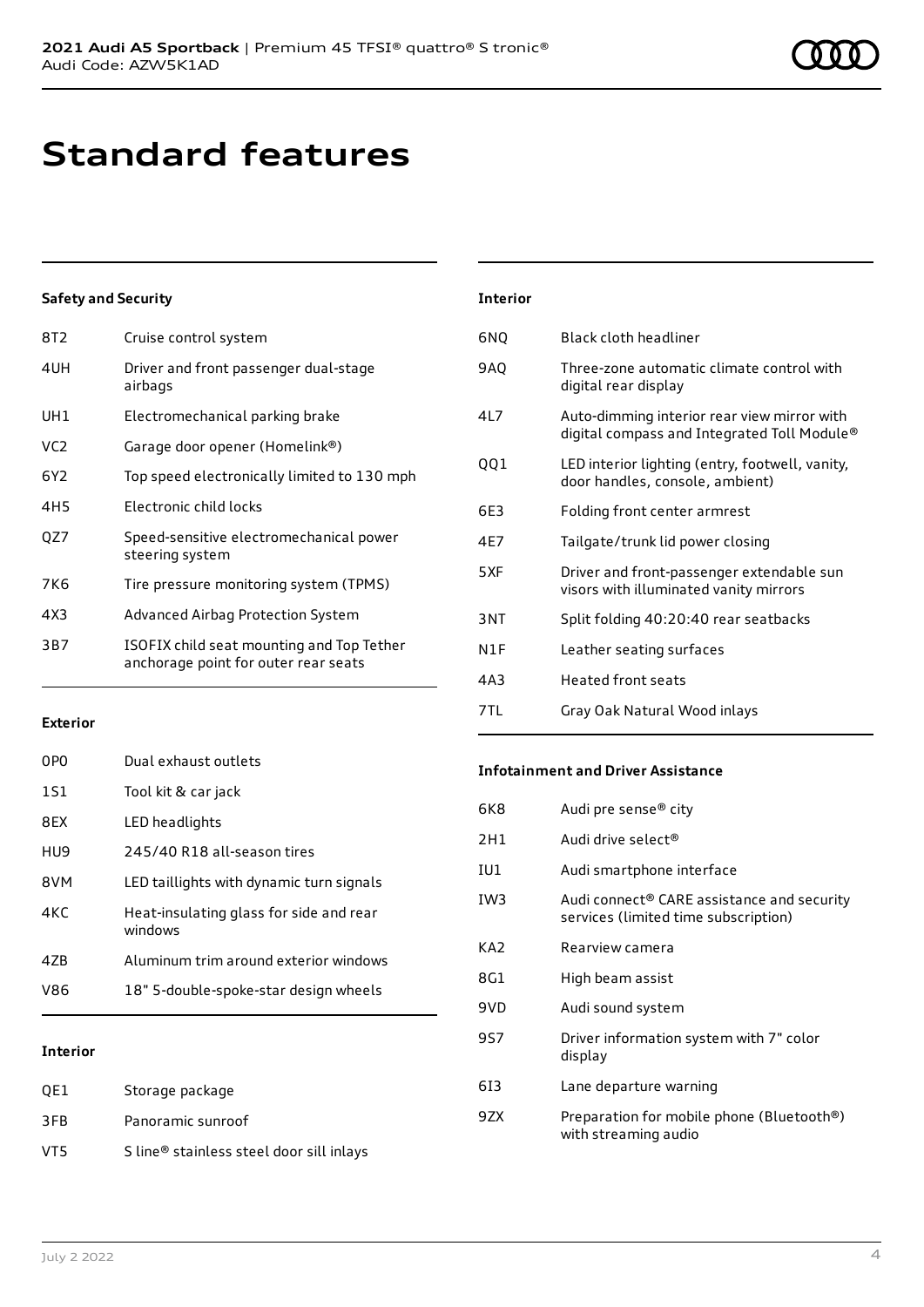# **Dealer remarks**

This 2021 Audi A5 Sportback S line Premium 45 TFSI quattro features a Mythos Black Metallic exterior with a Black interior. Factory equipped with an impressive 4cyl, 2.0l, hp, and an transmission w/driver selectable mode with all wheel drive.

**DESIRABLE FEATURES:** AWD, Leather, Rear Camera, Htd Seats, Power Liftgate, Apple CarPlay, Bluetooth, Lane Departure Warning, SiriusXM, Fog Lights, Alloy Wheels. Your 2021 Audi A5 Sportback S line Premium 45 TFSI quattro is one of 3 other models like this in stock Columbus, OH drivers will find available to test drive at our new vehicle showroom in Columbus, OH. This Audi A5 Sportback is perfect for any ones car needs in our neighboring communities of Columbus, OH.

**TECHNOLOGY FEATURES:** This Audi A5 Sportback for sale near Columbus, Ohio includes Steering Wheel Audio Controls, Keyless Start, Onboard Hands-Free Communications System, Multi-zone Climate Control, Keyless Entry, Voice Command Features, Homelink System, Electronic Messaging Assistance, Steering Wheel Controls, Auxiliary Audio Input, MP3 Compatible Radio, AM/FM Stereo, Engine Immobilizer, USB Port(s).

**Our Audi Dealership in Columbus, OH:** Call Byers Audi today at **888-445-2759 to schedule your test drive** of this 2021 Audi A5 Sportback S line Premium 45 TFSI quattro! Byers Audi features a wide selection of new Audi vehicles for sale near Columbus, Ohio. You can also visit us at, 341 N Hamilton Rd Columbus OH, 43213 to check it out in person!

**MECHANICAL FEATURES:** Installed mechanical features include Turbocharged Engine, Push Button Start, Power Windows, Heated Mirrors, Traction Control, Power Locks, Power Mirrors, Auto Transmission with Manual Mode, Disc Brakes, Power Passenger Seat, Cruise Control, Intermittent Wipers, Power Steering, Spare Tire (Small Size), Variable Speed Intermittent Wipers, Tires - Front Performance, Tires - Rear Performance, Trip Computer, Remote Trunk Release

**INTERIOR OPTIONS:** Rear Heat / AC, Power Sun/Moonroof, Automatic Climate Control, Power Drivers Seat, Cargo Shade, Adjustable Lumbar Seat(s), Leather Wrapped Steering Wheel, Bucket Seats, Pass-Through Rear Seat, Driver Illuminated Vanity Mirror, Adjustable Steering Wheel, Air Conditioning, Passenger Illuminated Visor Mirror, Vanity Mirrors, Bench Seat, Tilt Steering Wheel, Rear Window Defroster. Columbus, OH new Audi dealers simply cannot compete with Byers Audi attention to stocking Audi cars, trucks & SUVs with the most popular interior options.

**SAFETY OPTIONS:** Rain Sensing Windshield Wipers, Side Mirror Turn Signals, Electronic Stability Control, Brake Assist, Integrated Turn Signal Mirrors, Emergency communication system, Daytime Running Lights, LED Headlights, Front Collision Mitigation, Drivers Air Bag, Knee AirBag, Anti-Lock Brakes, Rear Head Air Bag, Auto Leveling Headlights, Front Side Air Bags, Child Proof Locks, Front Head Air Bag, Auto Dimming R/V Mirror, Passenger Air Bag Sensor, Passenger Air Bag

OHIO'S BEST AUDI FINANCIAL CREDIT FINANCE RATES: are right here at Byers Audi Columbus Dealership where we offer the most competitive Audi Financial finance rates near Columbus, Ohio for new & Certified Audi Financial Financing. Our brand Finance experts have solutions for everyone including bad credit car loans or first time buyer financing programs.

Byers Audi New Audi dealership in Ce...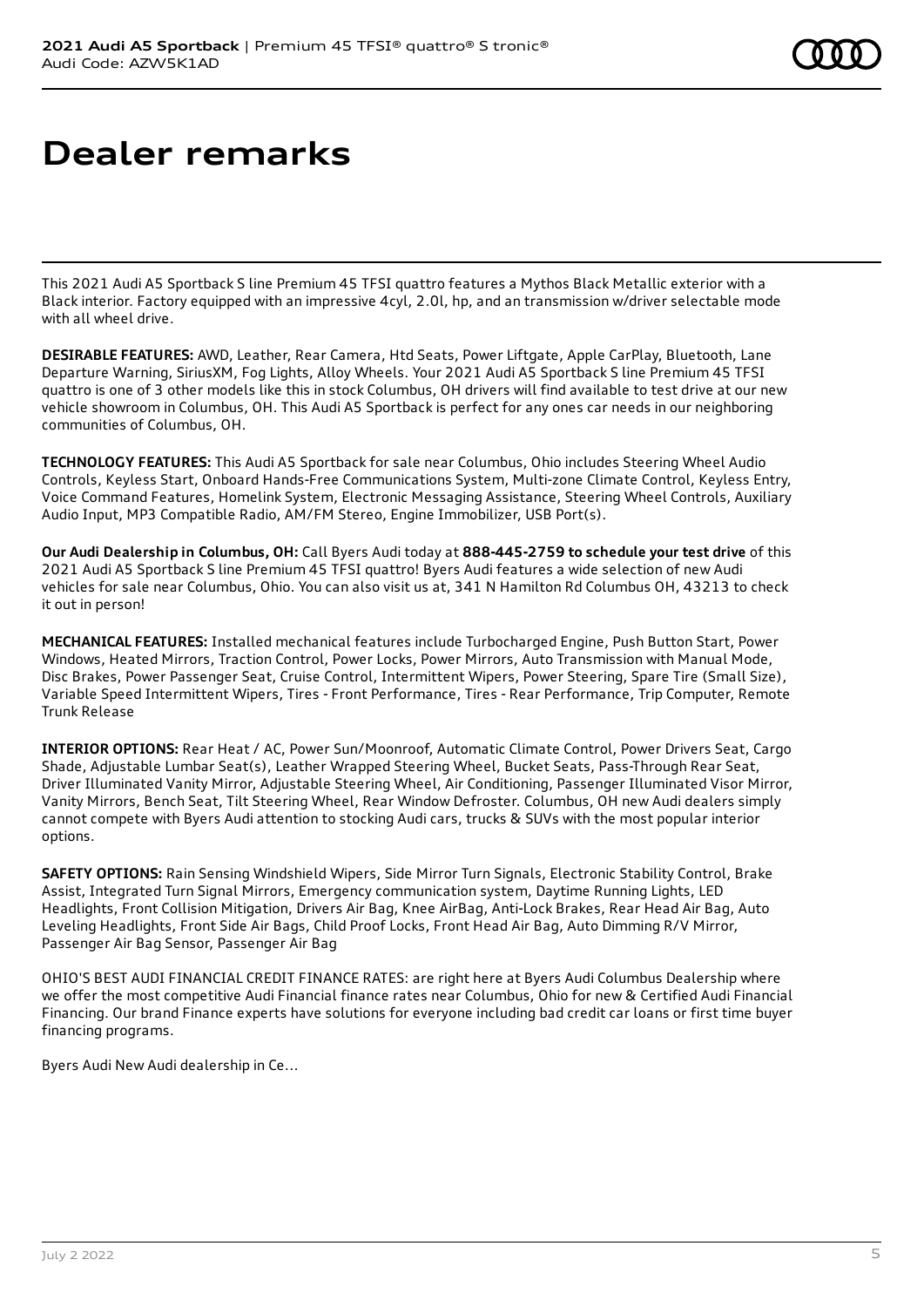## **Technical Specifications**

### **(1/2)**

### **Engineering | Performance**

| Engine type                                | 2.0-liter four-cylinder                                                    | Steering type                              | Electromechanical power steering                                     |
|--------------------------------------------|----------------------------------------------------------------------------|--------------------------------------------|----------------------------------------------------------------------|
| Power Level                                | 45                                                                         |                                            | system                                                               |
| Max. output                                | 261 HP                                                                     | Turning diameter, curb- 38.4 ft<br>to-curb |                                                                      |
| Displacement                               | 2.0 l                                                                      | Steering ratio                             | 15.9:1                                                               |
| Torque                                     | 273 lb-ft@rpm                                                              |                                            |                                                                      |
| Valvetrain                                 | 16-valve DOHC with Audi valvelift<br>system                                | Suspension                                 |                                                                      |
| Acceleration (0 - 60                       | 5.4 seconds                                                                | Front axle                                 | Five-link front suspension                                           |
| mph)                                       |                                                                            | Rear axle                                  | Five-link rear suspension                                            |
| Engine block                               | Cast-iron                                                                  | Optional                                   | Sport suspension                                                     |
| Induction/fuel injection Turbocharged/FSI® |                                                                            |                                            |                                                                      |
| Cylinder head                              | Aluminum-alloy                                                             |                                            |                                                                      |
| stroke                                     | Displacement/Bore and 1,984/82.5 x 92.8 cc/mm                              | <b>Brake system</b>                        |                                                                      |
|                                            |                                                                            | Front brakes                               | 13.3 (ventilated disc) in                                            |
| Top track speed <sup>1</sup>               | 130 mph                                                                    | Rear brakes                                | 13.0 (ventilated disc) in                                            |
|                                            |                                                                            | Parking brake                              | Electromechanical                                                    |
| <b>Electrical system</b>                   |                                                                            |                                            |                                                                      |
| Alternator                                 | 14 Volts - 110-150A                                                        | <b>Body</b>                                |                                                                      |
| <b>Battery</b>                             | 12 Volts - 420A/75Ah                                                       | Material                                   | Multi-material body construction<br>(steel and aluminum composition) |
| <b>Driveline</b>                           |                                                                            | Corrosion protection                       | Multistep anti-corrosion protection                                  |
| Drivetrain type                            | quattro <sup>®</sup> all-wheel drive with ultra <sup>®</sup><br>technology | <b>Warranty   Maintenance</b>              |                                                                      |
| Transmission                               | Seven-speed S tronic® dual-clutch<br>automatic transmission                | Warranty                                   | 4-year/50,000-mile Audi New<br>Vehicle Limited Warranty              |

**Steering**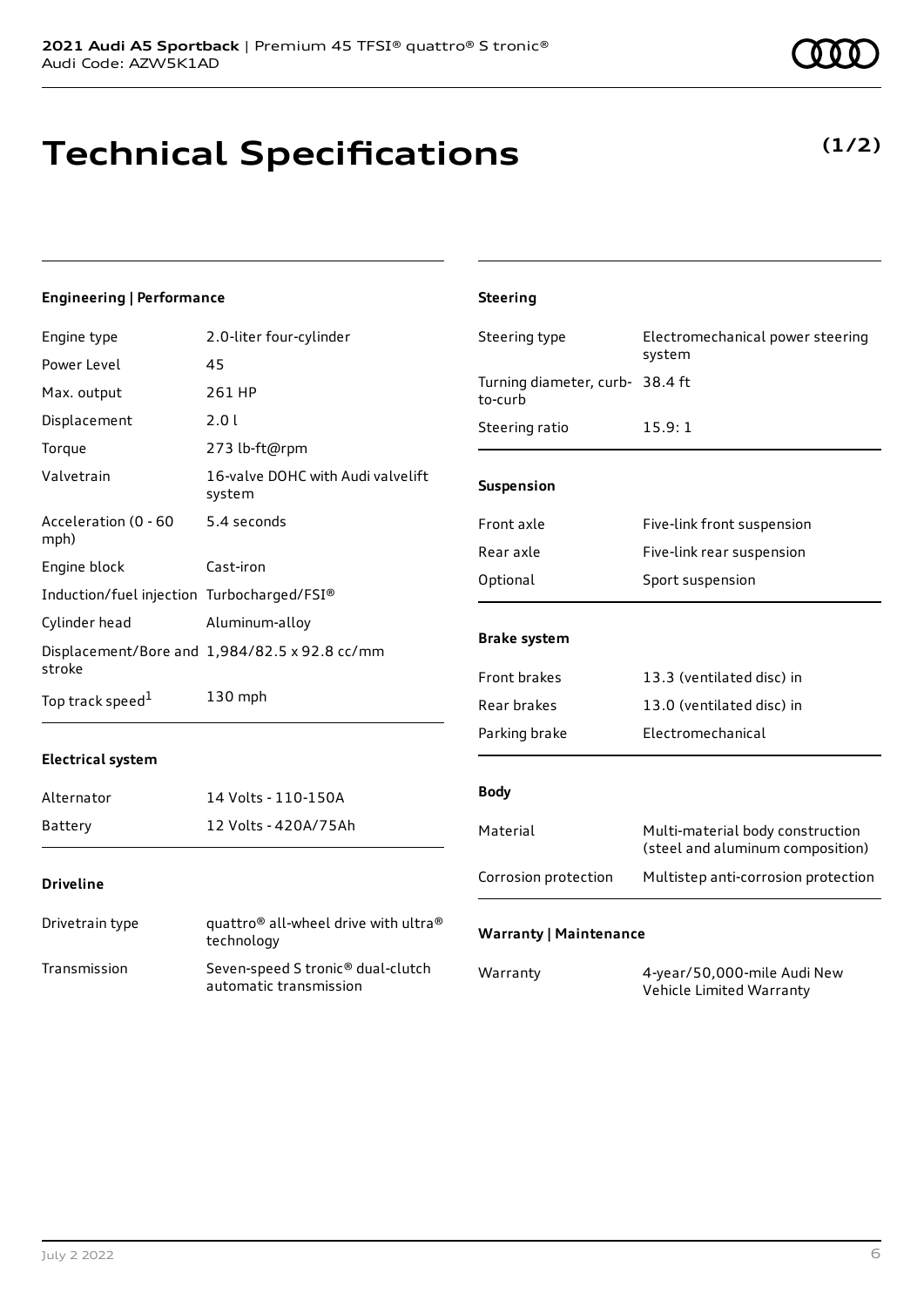### **Technical Specifications**

### **Exterior Measurements**

| Height                           | 54.6 in    |
|----------------------------------|------------|
| Overall width without<br>mirrors | 72.5 in    |
| Length                           | 187.3 in   |
| Wheelbase                        | $111.2$ in |
| Drag coefficient                 | $0.29$ Cw  |
| Overall width with<br>mirrors    | 79.8 in    |
| Track rear                       | 61.7 in    |
| <b>Track front</b>               | 62.5 in    |
| Curb weight                      | 3,725 lb   |

### **Interior measurements**

| Seating capacity                          | 5                      |
|-------------------------------------------|------------------------|
| Shoulder room, rear                       | 54.5 in                |
| Head room with front<br>sunroof           | 37.7 in                |
| Leg room, rear                            | $35.1$ in              |
| Shoulder room, front                      | 55.7 in                |
| Head room with rear<br>sunroof            | 37.0 in                |
| Leg room, front                           | $41.3$ in              |
| Cargo volume, rear<br>seatbacks up/folded | 21.8/35.0 cu ft, cu ft |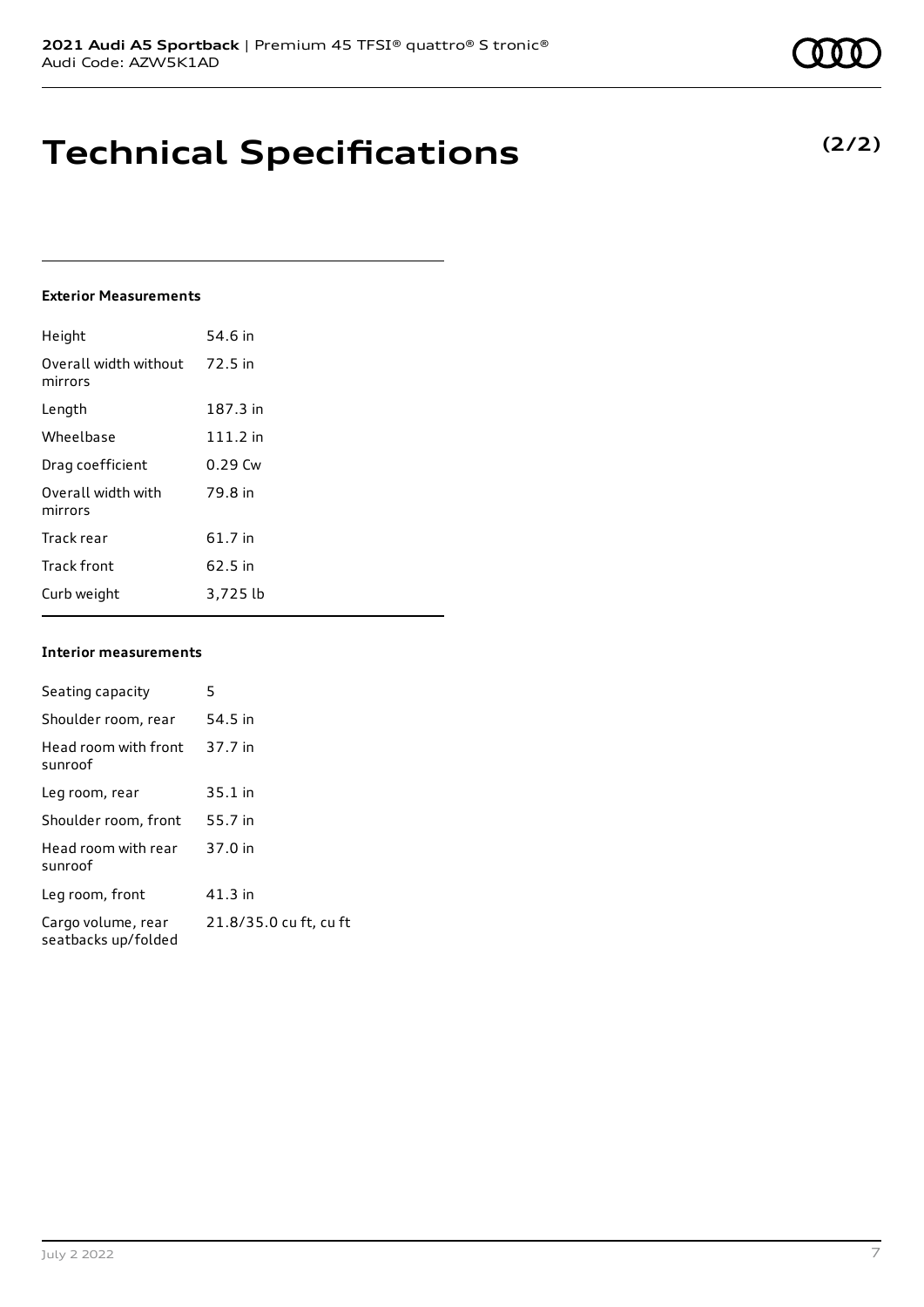### **Consumption- and emission**

**Consumption by NEDC**

combined 27 mpg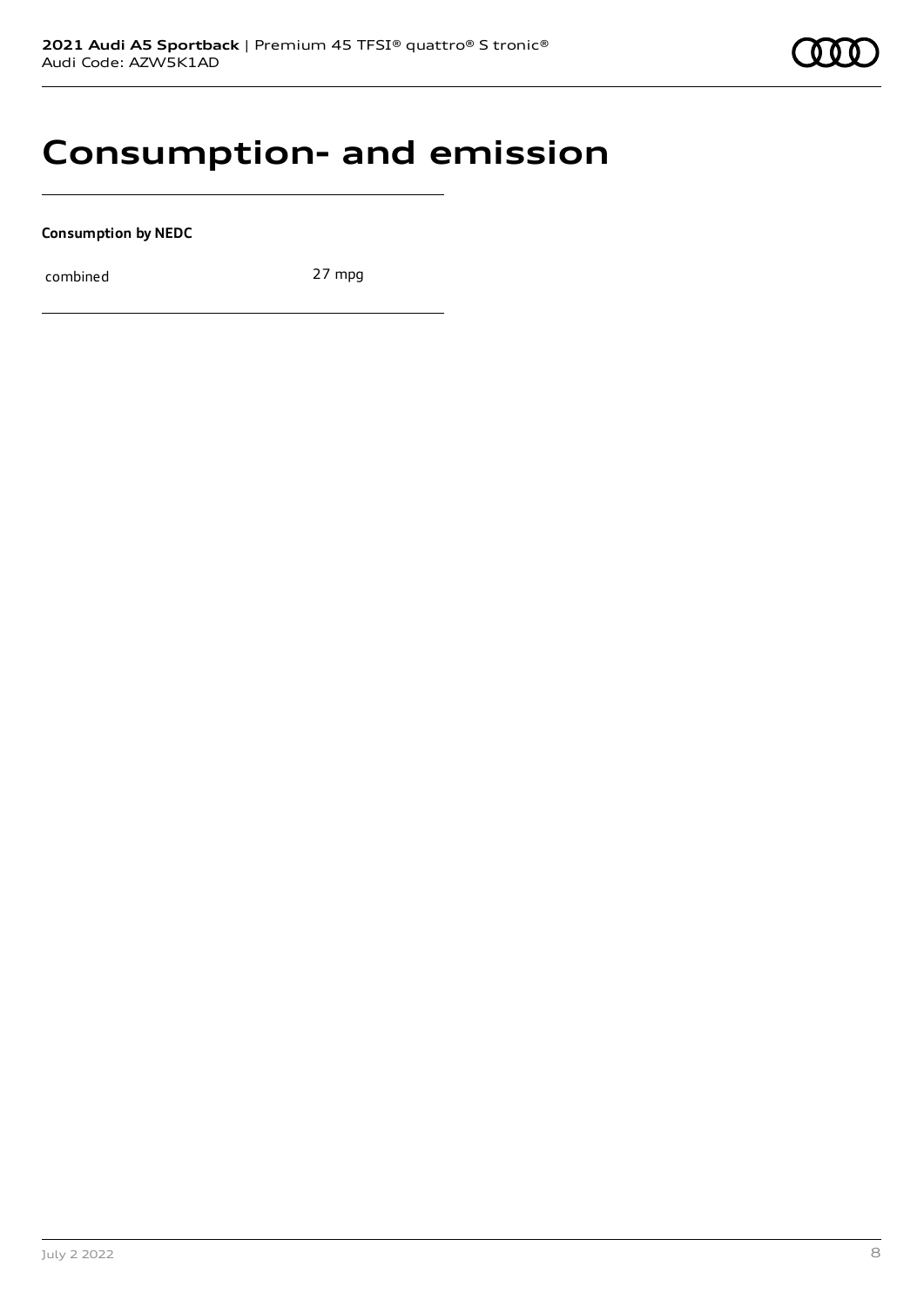

### **Contact**

Dealer **Audi Columbus**

341 N Hamilton Rd 43213 Columbus OH

Phone: +16148645180 FAX: 6148643380

www: [https://www.audicolumbus.com](https://www.audicolumbus.com/)